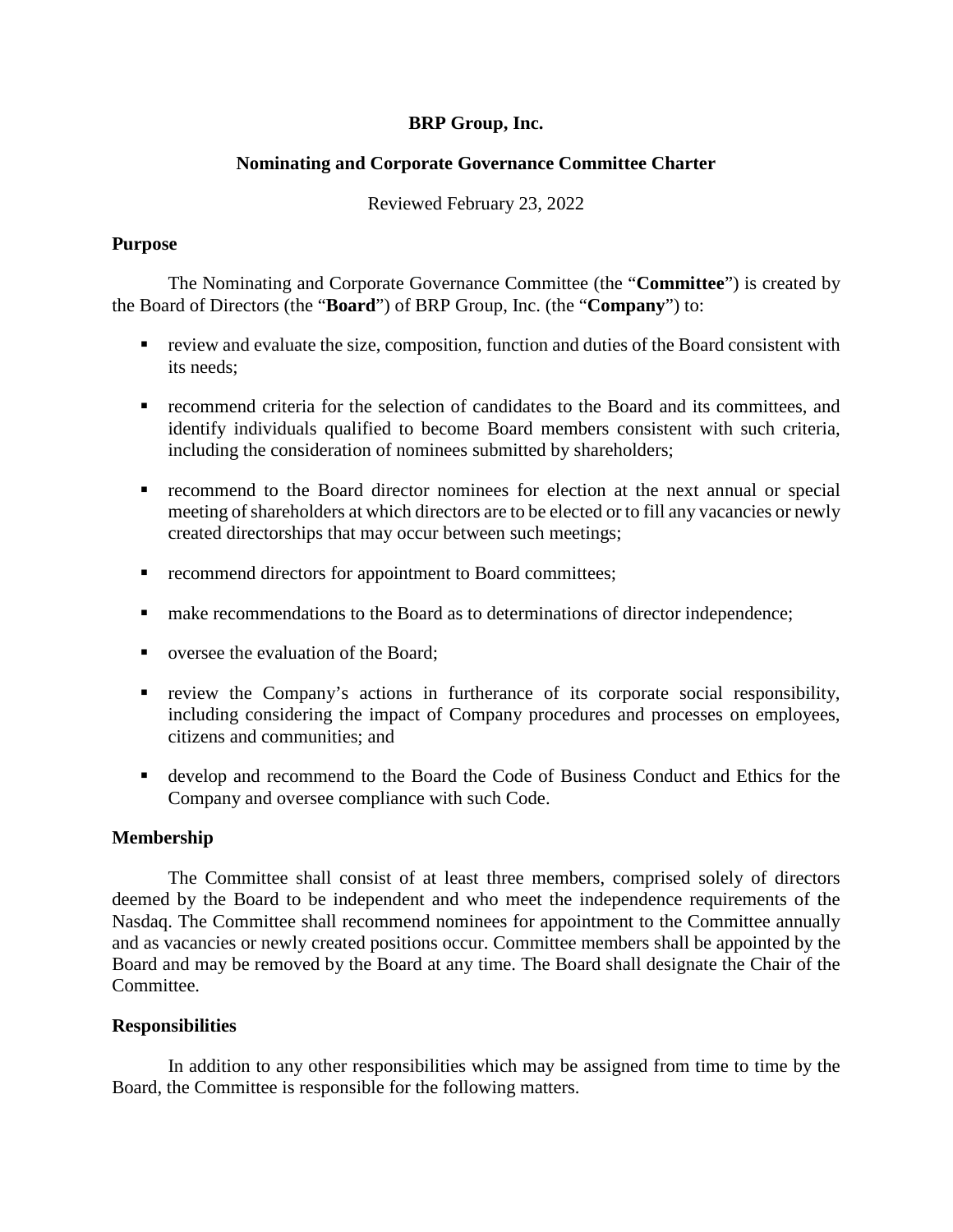### *Board/Committee Nominees*

- The Committee shall oversee searches for and identify qualified individuals for membership on the Board.
- The Committee shall recommend to the Board criteria for Board and Board committee membership and shall recommend individuals for membership on the Board and its committees. In making its recommendations for Board and committee membership, the Committee shall:
	- review candidates' qualifications for membership on the Board or a committee of the Board (including making a specific determination as to the independence of each candidate) based on the criteria approved by the Board (and taking into account the enhanced independence, financial literacy and financial expertise standards that may be required under law or Nasdaq rules for Audit Committee or other committee membership purposes);
	- in evaluating current directors for re-nomination to the Board or re-appointment to any Board committees, assess the performance of such directors;
	- periodically review the composition of the Board and its committees in light of the current challenges and needs of the Board, the Company and each committee, and determine whether it may be appropriate to add or remove individuals after considering issues of judgment, diversity, age, skills, background and experience;
	- consider rotation of committee members and committee chairs, as appropriate; and
	- consider any obligations under the Stockholders Agreement, any factors that are set forth in the Company's Code of Business Conduct and Ethics or any other factors that are deemed appropriate by the Committee or the Board.

# *Evaluating the Board*

 At least annually, the Committee shall lead the Board in a self-evaluation to determine whether it and its committees are functioning effectively. The Committee shall oversee the evaluation process and report on such process and the results of the evaluations, including any recommendations for proposed changes, to the Board.

# *Corporate Governance Matters*

- The Committee shall develop and recommend to the Board the Code of Business Conduct and Ethics for the Company. At least annually, the Committee shall review and reassess the adequacy of such Code of Business Conduct and Ethics and recommend any proposed changes to the Board.
- The Committee shall oversee compliance with the Company's Code of Business Conduct and Ethics and report on such compliance to the Board. The Committee shall also review and consider any requests for waivers of the Company's Code of Business Conduct and